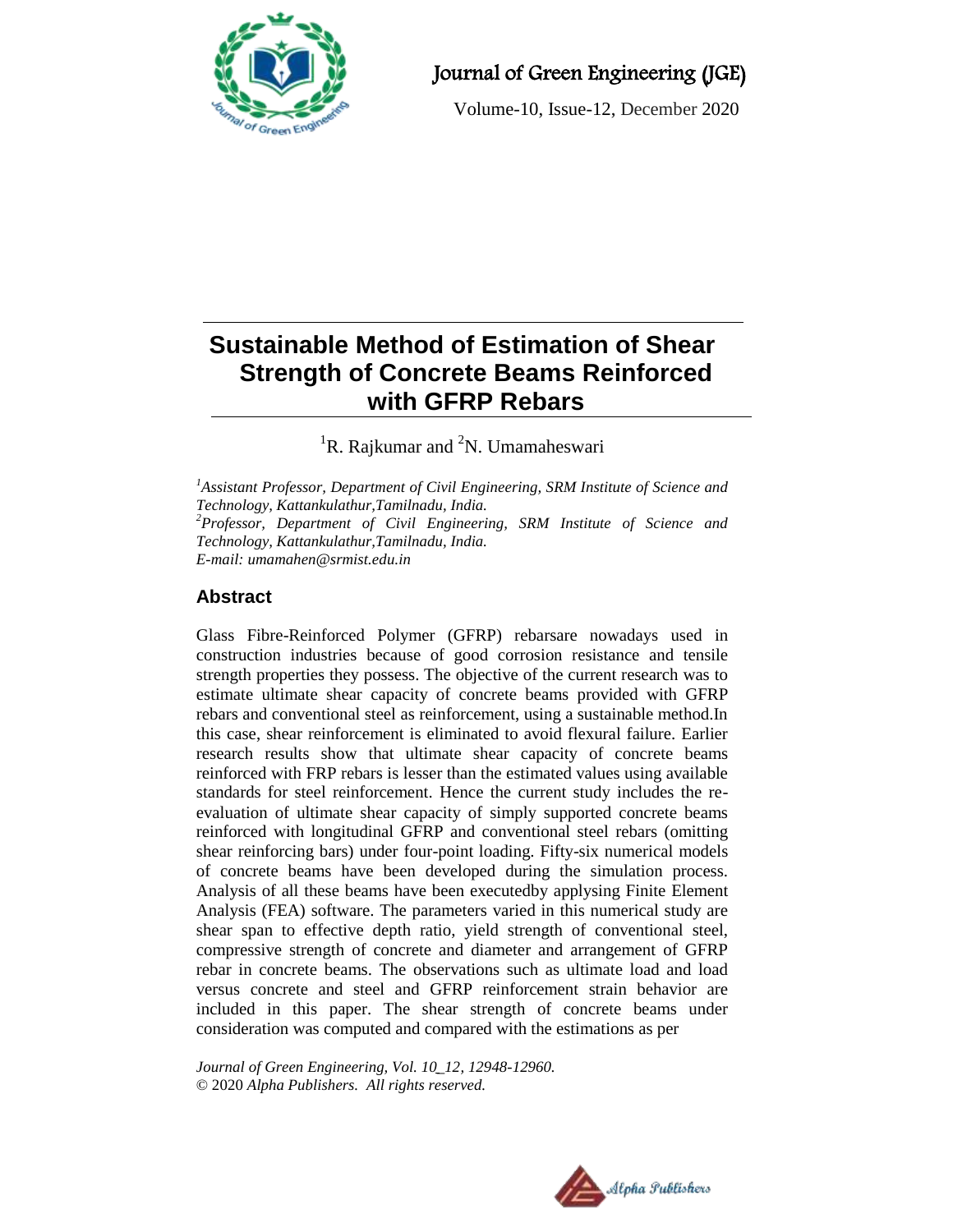available standards. The estimations based on equations suggested by previous researchers (as available in literature) was also included, for comparison purpose.

**Key words:** Finite Element Analysis; Shear strength; Concrete Beams;GFRP rebars

## **1 Introduction**

The most frequently used structural material in building is steel reinforced concrete (SRC). However, steel corrosion in some conditions can lead to the degradation of structural components, resulting in high costs of repair and reconstruction. In order to prevent the buildings from these damages, the construction industry has been trying many measures to prevent steel corrosion, but they typically tend to be either costly or unsuccessful. The non-corrosive propertyof the material of Glass Fiber Reinforced Polymer (GFRP) has therefore been led to a generalized adoption of GFRP Reinforced concrete as a reasonable alternative. FRP provides a high strength non corrosive alternative to steel, thus providing the potential advantage of savings on maintenance costs and extended service life for bridge slabs, abutments, walls and other structure exposed to corrosive environments. Joseph R. Yost,et al. (2001) [1]. tested shear strength of normal strength concrete beams provided with deformed GFRP reinforcement and concluded that shear failure characteristics for beams with GFRP-reinforcement are identical to those of beams provided with steelreinforcement. For GFRPreinforced beams, the shear strength is slightly lower compared to steelreinforced beams. Ali S. Shanour et al. (2014) [2] analyzed GFRP reinforced beam and concluded that the overall strength would be improved by increasing the reinforcement ratio.Ali A.Hameed, Mohannad H, AL-Sherrawi (2018)[3]presented the effect of steel fiber on the shear capacity of a concrete beam under shear force test, the addition of steel fibers to reinforced concrete (RC) beams improved their ultimate shear strength upto 67.56% when compared with the control beam. Shawn P. Gross, et al. (2014) [4] studied the shear capacity of normal and high strength concrete beams provided with GFRP rebars and concluded that the high strength beams showed lesser shear capacity than the normal strength beams. Based on the experimental results, Monika Kaszubskaa et al (2017) [5] indicated while examining shear capacity of beams provided with single layer of reinforcement, there isonly less significant effect of the longitudinal reinforcement ratio. There is some improvement around 1.02 to 1.85%, with increase in the reinforcement ratio achieved with double layers of reinforcement. F.M. Wegian, H.A. Abdalla et al. (2015) [6]presented an investigation on shear strength of fiber reinforced polymers reinforced concrete beams. It was found that the concrete beams behave in a linear manner up to and after cracking also, but after cracking with reduced stiffness.

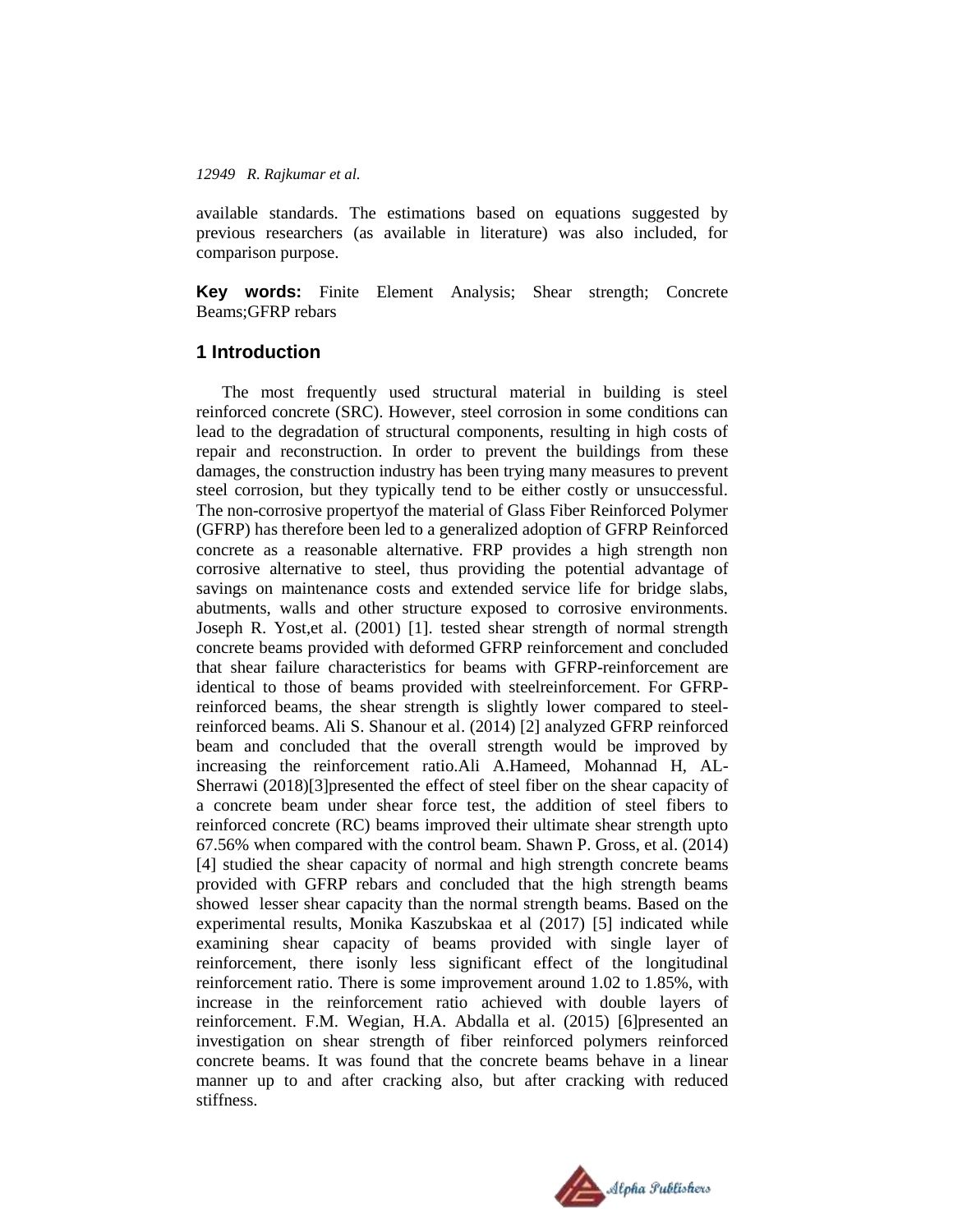There is an increase in strains and deflections of fiber reinforced polymers reinforced concrete beams. Maher A. Adam, et al. (2015) [7] observed that since elastic modulus is less,unlike steel, GFRP rebars will undergo brittle failure. Certain disadvantages can be overcome by adopting fibers of more tensile strength. B Benmoktane, et al.(1995) [8], found that adopting fiber-reinforced plastic FRP rebars as a substitute to steel rebars is an idea developed in recent years. If properly implemented in the field of infrastructure, FRP composites can offer considerable benefits, both in terms of overall cost and durability. O. Chaallal (1995) [9],found that FRP has higher corrosion resistance, more tensile strength and lighter weight compared to steel. They are non-magnetic. Therefore, use of FRP can be considered forunder water structures / structures constructed in or near corrosive environments, S.H. Alsayed et al. (2000) [10]. Mohamed Said, Maher A. et al. (2016) [11] conducted experimental and analytical studies on shear evaluation of GFRP reinforced concrete beams and found that shear capacity increases withi ncrease in concrete compressive strength. Michele Theriaule et al (1998) [12]studied the effects of FRP reinforcement ratio and concrete strength and it was found that the crack spacing is less influenced by concrete strength and reinforcement ratio. H. Y. Leung et al (2002) [13] discussed about use of steel and FRP rebars together in concrete beam and found that the results were better.

The aims of the current research work are, first, to conduct a Finite Element Analysis (FEA) to find the beam behavior using ANSYS software[18], second, to discuss the results of numerical study of concrete beams reinforced with GFRP and conventional steel rebars with respect to load-concrete and reinforcement strain behavior and ultimate load carrying capacity, third, to analyze the effect of concrete compressive strength, steel yield strength, diameter and orientation of GFRP rebars and shear span to effective depth ratio on behavior of concrete beams, fourth, to estimate shear capacity of concrete beams reinforced with GFRP rebars based on available equations. Four different sizes of GFRP reinforcement, two different yield strengths of conventional steel, two concrete compressive strength, two different lengths of concrete beams were used for this purpose. Initially, numerical models for evaluating the behavior of GFRPconcrete beams were validated with the available test results [1] for validation purpose.

#### **2 Related Works**

Francesco Micelli et al (2004) [14] reported on durability of concrete structures provided with FRP rods. It was identified that properties of resin used for adhesion will affect the durability of reinforcement. BiswarupSaikia, et al (2007) [15] concluded that less effect is only observed on the behavior of the GFRP reinforced beams after cracking, by adding polypropylene fibers. At serviceability and ultimate limit states, C.

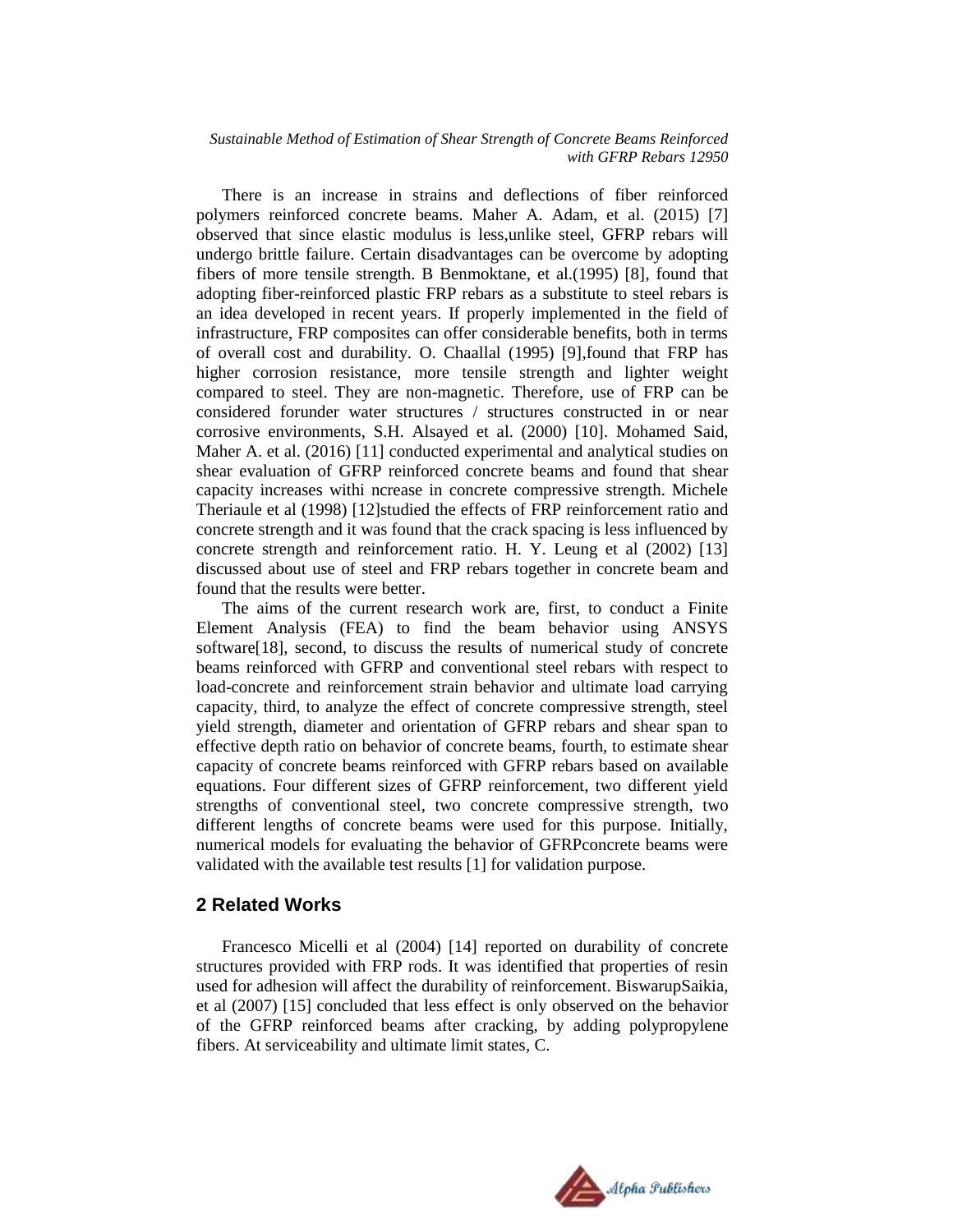Barris et al (2007) [16] conducted tests and used code formulations and other analytical models for comparisons. Wenjun Qu et al (2009) [17] investigated and concluded that the concrete beamswith combination of steel and GFRP rebars with normal effective reinforcement ratios, shown good performance with respect toload carrying capacity, ductility and serviceability.

## **3 Numerical Study**

#### *3.1 General*

FEA software ANSYS [18] was used to simulate the shear behavior of RC beams provided with steel and GFRP rebars. Load–strain curves were developed to study the beam behavior including beam load carrying capacity and maximum strain. Created beam models were symmetric in geometry, loading and internal reinforcement. Each model was typically discretized using 3-D isoperimetric elements Solid65.

## *3.2 Properties of Materials used*

Four different diameters of GFRP reinforcements (12 mm,10 mm,8 mm,6 mm)were used for this investigation. Ultimate tensile strength and modulus of elasticity of the GFRP bars were 689.5 MPa and 40,336 MPa respectively. Two different concrete grades (25 and 80 MPa) were used. Conventional Steel reinforcement of two different grades (Fe415 and Fe500) were used and analyzed as a control beam for comparison purposes and their yield strength and modulus of elasticity were taken as 415MPa, 500MPa and 200GPa respectively. Similarly,poisson's ratio of GFRP and steel bars were taken as 0.27 and 0.2 respectively. Ratio of shear span to effective depth considered were 2.56 and 2.93.

#### *3.3 Numerical Program*

Fifty-six GFRP and conventional steel reinforced concrete beams were analyzed for two different spans, with adequate amount of longitudinal reinforcement.In this study, only members without transverse (shear) reinforcement were investigated. Four RC beams with two different grades of conventional steel (Fe415 and Fe500) were analyzed as control beams for comparison purpose.The developed rectangular concrete beam model along with the meshing and boundary condition for the beam model is shown in Fig.1. The models were allowed to undergo four-point bending, with1800 and 2000 mm as overall span, the distance between loads was taken as 260 mm, as shown in Fig.2.FEA was conducted to simulate the shear behavior of RC beams provided with conventional steel and GFRP rebars. The different

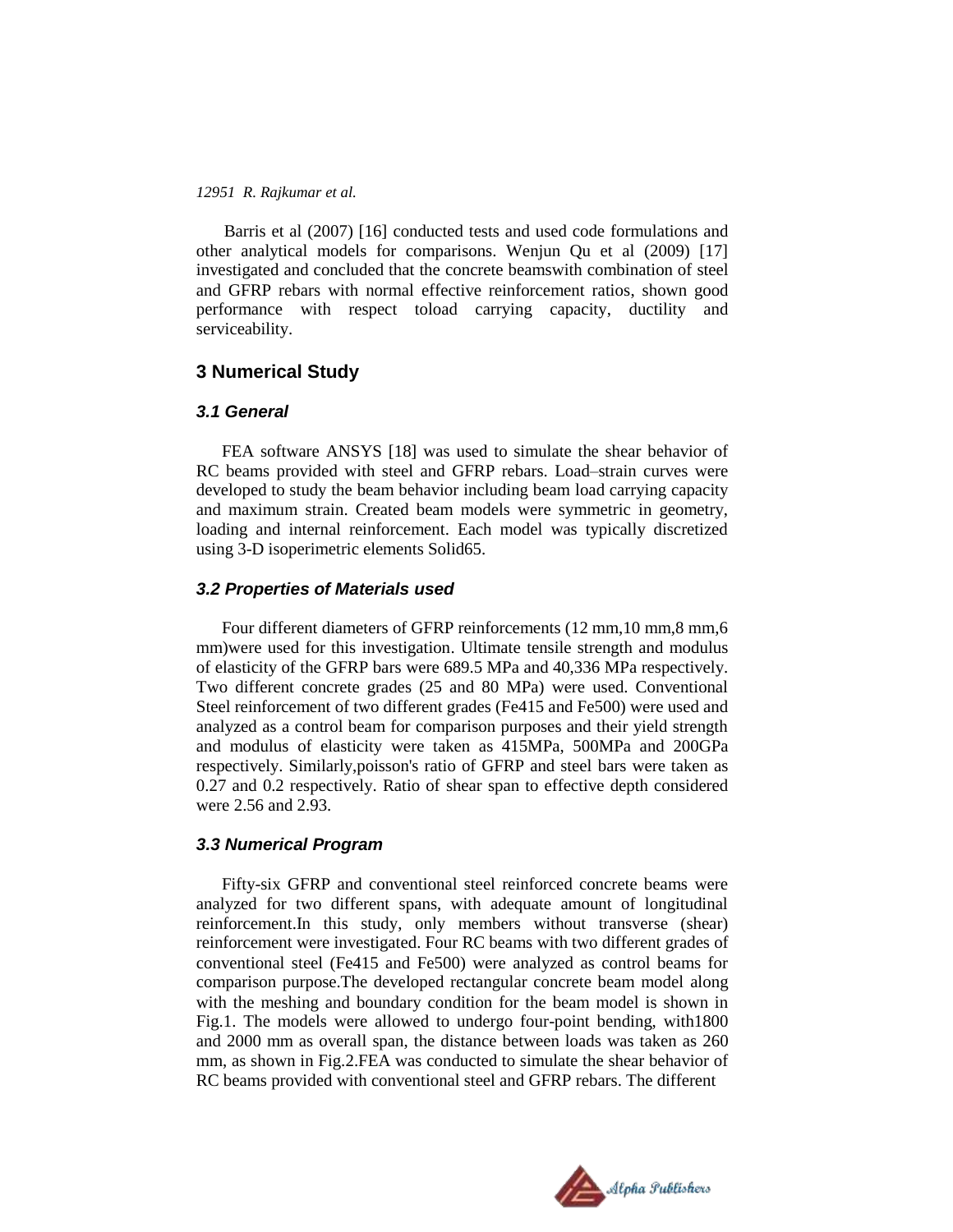cross-sections used in beam models for varying diameter and orientation of GFRP rebars were shown in Table 1.The beam designations were given accordingly, for example if it is M25-S12S12S12-Fe415, it indicates M25 grade concrete has been used in a rectangular beam of conventional steel reinforcement of grade Fe415 of 12 mm diameter. Likewise, GFRP reinforcements were mentioned as "G". Combinations of steel and GFRP reinforcements as bottom reinforcements of beam was also considered in this numerical investigation. The observations made were ultimate load and load versus concrete and reinforcement strain behavior.



**Figure 1** Rectangular Concrete Beam model



**Figure 2** Four Point Bending Test

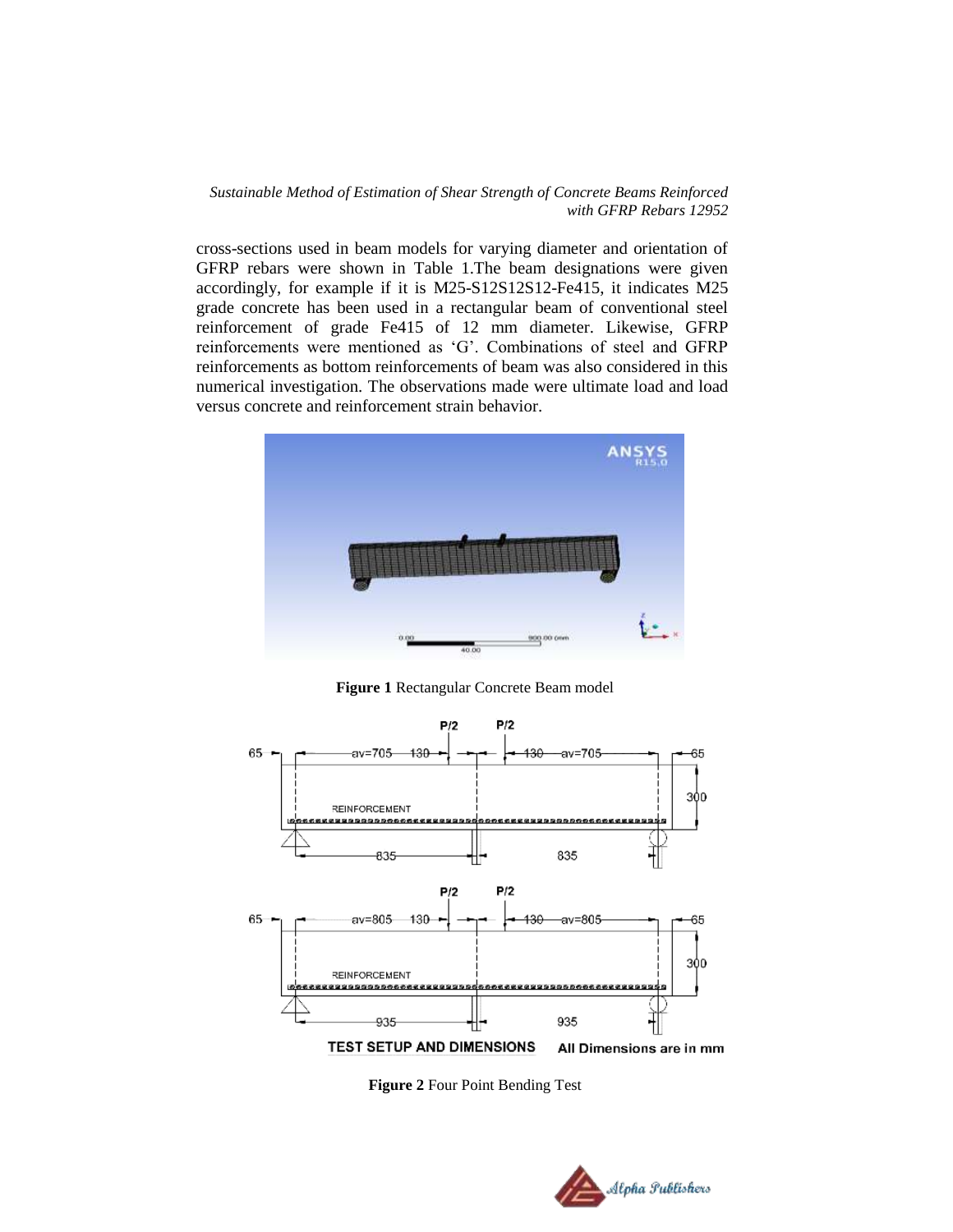#### *3.4 Validation of Models*

The numerical models created for analyzing the behavior of steel and GFRP-reinforced concrete beams were validated using the experimental results available in literature [1]. The load versus midspan deflection behavior of concrete beams presented in literature [1] was compared with that of the results obtained using current numerical study done by authors. The percentage difference in peak load was found to be 8.3 even though there was marginal difference in initial stiffness. The comparison of load versus midspan concrete and GFRP strain was also executed. The percentage difference in GFRP strain was found to be 11.

## **4 Results and Discussions**

This section includes discussion on the results obtained from numerical study, such as ultimate load, type of failure, load versus concrete and reinforcement strain behavior. The analysis of results such as effect of concrete compressive strength, steel yield strength, diameter and orientation of reinforcement and ratio of shear span to effective depth was included. Estimation of shear capacity using various equations was also included.

#### *4.1 Ultimate Load and Type of Failure*

Diagonal tension failure is observed in all beams since the beams were designed to avoid flexural failure. The ultimate load obtained from each FEA is noted. It is shown in Table 1(a) and Table 1(b) for beams of span 2m and 1.8m respectively.

|                                        | Span of Beams-2m      |                        |                                              |                             |
|----------------------------------------|-----------------------|------------------------|----------------------------------------------|-----------------------------|
| <b>Beam Designation</b>                | Failure<br>load<br>kN | F <sub>FEA</sub><br>kN | $F_{\rm FEA}$<br>$F_{\text{ASCE}}$<br>ACI426 | $F_{\rm FEA}/F_{\rm DEITZ}$ |
| M25-S12S12S12-                         | 105                   | 53                     | 2.28                                         | 1.88                        |
| M25-S12S12S12-                         | 112                   | 56                     | 2.43                                         | 2.00                        |
| M <sub>25</sub> -G <sub>12G12G12</sub> | 56                    | 28                     | 1.22                                         | 1.00                        |
| M25-G10G10G10                          | 63                    | 34                     | 1.37                                         | 1.13                        |
| M25-G8G8G8                             | 56                    | 28                     | 1.22                                         | 1.00                        |
| M25-G6G6G6                             | 49                    | 25                     | 1.06                                         | 0.88                        |
| M <sub>25</sub> -S <sub>12G12S12</sub> | 91                    | 46                     | 1.98                                         | 1.63                        |
| M25-S10G10S10                          | 98                    | 49                     | 2.13                                         | 1.75                        |
| M25-S8G8S8                             | 77                    | 39                     | 1.67                                         | 1.38                        |

**Table 1(a)** Shear Strength of Concrete Beams-Span 2m

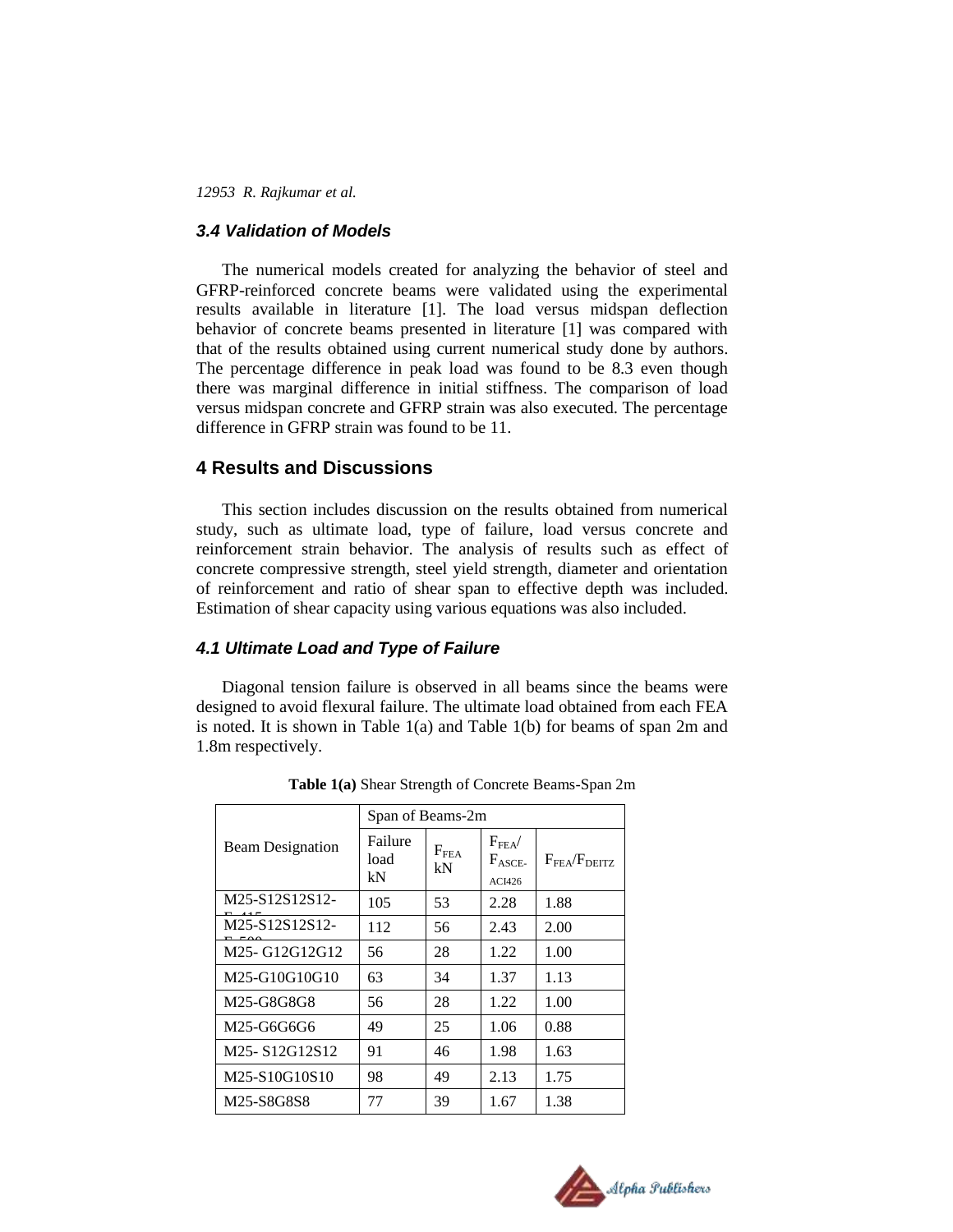| M25-S6G6S6     | 63  | 34 | 1.37 | 1.13 |
|----------------|-----|----|------|------|
| M25-G12S12G12  | 63  | 34 | 1.37 | 1.13 |
| M25-G10S10G10  | 70  | 35 | 1.52 | 0.61 |
| M25-G8S8G8     | 63  | 34 | 1.37 | 1.13 |
| M25-G6S6G6     | 63  | 34 | 1.37 | 1.13 |
| M80-S12S12S12- | 105 | 53 | 1.28 | 1.05 |
| M80-S12S12S12- | 105 | 53 | 1.28 | 1.05 |
| M80-G12G12G12  | 70  | 35 | 0.85 | 0.70 |
| M80-G10G10G10  | 77  | 39 | 0.91 | 0.77 |
| M80-G8G8G8     | 70  | 35 | 0.85 | 0.70 |
| M80-G6G6G6     | 70  | 35 | 0.85 | 0.70 |
| M80 S12G12S12  | 98  | 49 | 1.20 | 0.98 |
| M80-S10G10S10  | 105 | 53 | 1.28 | 1.05 |
| M80-S8G8S8     | 98  | 49 | 1.20 | 0.98 |
| M80-S6G6S6     | 77  | 39 | 0.91 | 0.77 |
| M80 G12S12G12  | 77  | 39 | 0.91 | 0.77 |
| M80-G10S10G10  | 84  | 42 | 1.02 | 0.84 |
| M80-G8S8G8     | 77  | 39 | 0.91 | 0.77 |
| M80-G6S6G6     | 77  | 39 | 0.91 | 0.77 |

**Table 1(b)** Shear Strength of Concrete Beams-Span 1.8 m

|                                        | Span of Beams-1.8m     |                     |                                                    |                                       |
|----------------------------------------|------------------------|---------------------|----------------------------------------------------|---------------------------------------|
| <b>Beam Designation</b>                | Failure<br>load,<br>kN | $F_{\rm FEA}$<br>kN | $F_{\mathrm{FEA}}/$<br>$F_{\text{ASEE}}$<br>ACI426 | $F_{\mathrm{FEA}}/F_{\mathrm{DEITZ}}$ |
| M25-S12S12S12-                         | 119                    | 60                  | 1.30                                               | 2.13                                  |
| M25-S12S12S12-                         | 105                    | 53                  | 1.14                                               | 1.88                                  |
| M25-G12G12G12                          | 63                     | 32                  | 0.69                                               | 1.13                                  |
| M25-G10G10G10                          | 70                     | 35                  | 0.76                                               | 1.25                                  |
| M25-G8G8G8                             | 70                     | 35                  | 0.76                                               | 1.25                                  |
| M25-G6G6G6                             | 70                     | 35                  | 0.76                                               | 1.25                                  |
| M <sub>25</sub> -S <sub>12G12S12</sub> | 105                    | 53                  | 1.14                                               | 1.88                                  |
| M25-S10G10S10                          | 105                    | 53                  | 1.14                                               | 1.88                                  |
| M25-S8G8S8                             | 84                     | 42                  | 0.91                                               | 1.50                                  |
| M25-S6G6S6                             | 77                     | 39                  | 0.84                                               | 1.38                                  |
| M25-G12S12G12                          | 77                     | 39                  | 0.84                                               | 1.38                                  |
| M25-G10S10G10                          | 91                     | 46                  | 0.99                                               | 1.63                                  |
| M25-G8S8G8                             | 70                     | 35                  | 0.76                                               | 1.25                                  |
| M25-G6S6G6                             | 70                     | 35                  | 0.76                                               | 1.25                                  |

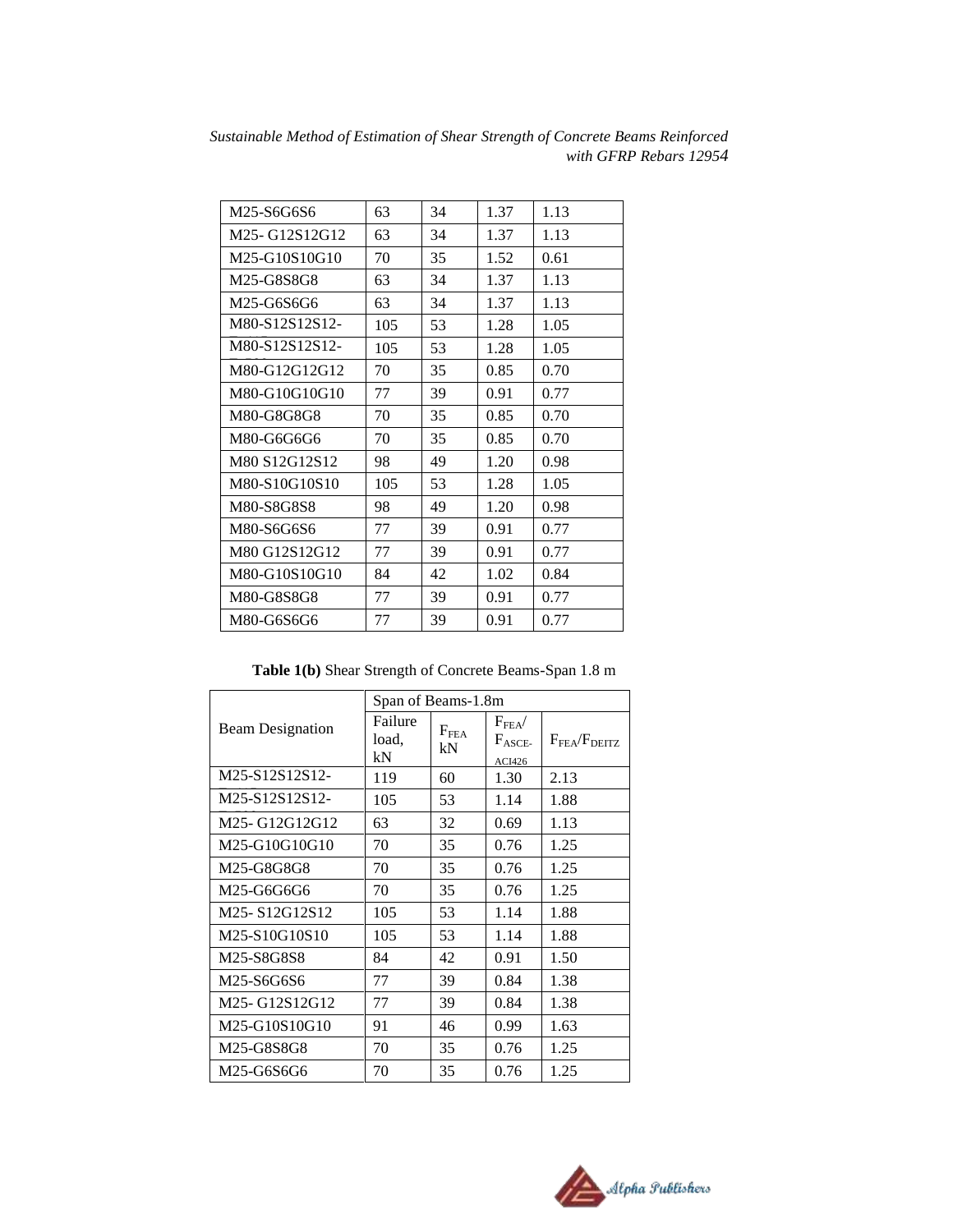*12955 R. Rajkumar et al.*

| M80-S12S12S12- | 112 | 56 | 0.69 | 1.12 |
|----------------|-----|----|------|------|
| M80-S12S12S12- | 105 | 53 | 0.64 | 1.05 |
| M80-G12G12G12  | 70  | 35 | 0.43 | 0.7  |
| M80-G10G10G10  | 77  | 39 | 0.47 | 0.77 |
| M80-G8G8G8     | 70  | 35 | 0.43 | 0.70 |
| M80-G6G6G6     | 70  | 35 | 0.43 | 0.70 |
| M80 S12G12S12  | 98  | 49 | 0.60 | 0.98 |
| M80-S10G10S10  | 119 | 60 | 0.73 | 1.19 |
| M80-S8G8S8     | 91  | 46 | 0.56 | 0.91 |
| M80-S6G6S6     | 84  | 42 | 0.51 | 0.84 |
| M80 G12S12G12  | 77  | 39 | 0.47 | 0.77 |
| M80-G10S10G10  | 91  | 46 | 0.56 | 0.91 |
| M80-G8S8G8     | 77  | 39 | 0.47 | 0.77 |
| M80-G6S6G6     | 77  | 39 | 0.47 | 0.77 |

### *4.2 Load versus Concrete Strain Behavior*

Representative load versus concrete strain (observed at mid span) plot is shown in Fig.3.The ultimate strains of concrete were in the range of 0.0013. The change in compressive strain in concrete at midspans till the formation of first crack was minimal. After this stage, strains were increased and reached the maximum. This showed that theincrease in concrete strain was rapid. This might be due to the formation of the diagonal tension crack thus causing collapse of beams.

## *4.3 Load versus GFRP Reinforcement Strain Behavior*

Representative load versus GFRP reinforcement strain (observed at mid span) plot is shown in Fig.4.The ultimate strains of GFRP rebars were in the range of 0.0098. The change in tensile strain in longitudinal GFRP reinforcement till the formation of first crack was minimal. After this stage, strains were increased and reached maximum. This showed that the increase in strain in GFRP rebars was rapid. This might be due to the formation of the diagonal tension crack thus causing collapse of beams.It was found that there is considerable increase in strain occurred after crackingbecause stress in concrete is transferred to the reinforcement, resulting in large strains.

#### *4.4 Load versus Steel Reinforcement Strain Behavior*

Representative load versus steel reinforcement strain (observed at mid span) plot is shown in Fig.5.The ultimate strains of steel rebars were in the range of 0.0099. The change in tensile strain in longitudinal steel

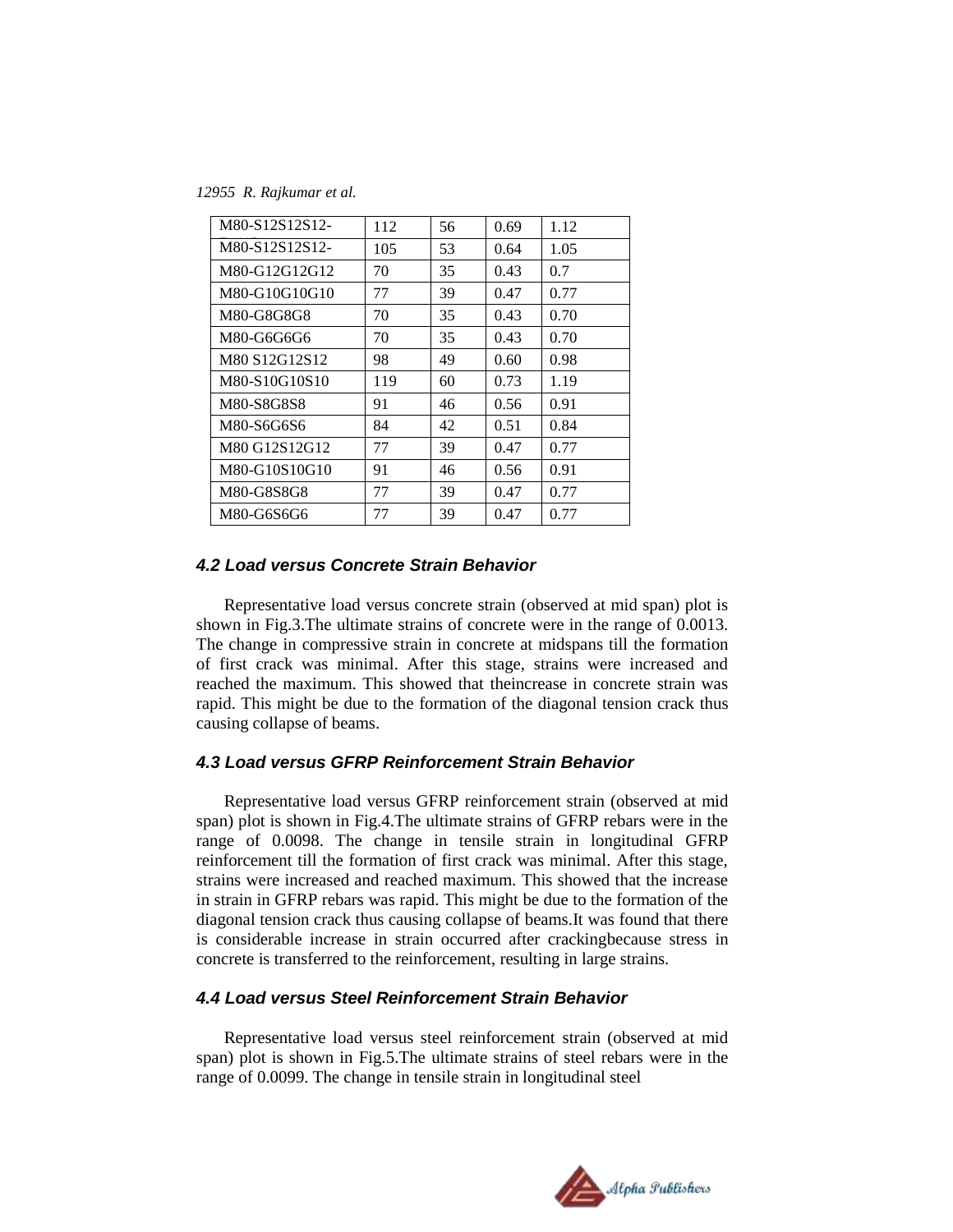reinforcement till the formation of first crack was minimal. After this stage, strains were increased and reached maximum. This showed that the increase in strain in steel rebars was rapid. This might be due to the formation of the diagonal tension crack thus causing collapse of beams. It was found that there is considerable increase in the strain occurred after crackingbecause stress in concrete is transferred to the reinforcement, resulting in large strains.



**Figure 3** Load vs Concrete Strain Behaviour







**Figure 5** Load vs Steel Reinforcement Strain Behavior

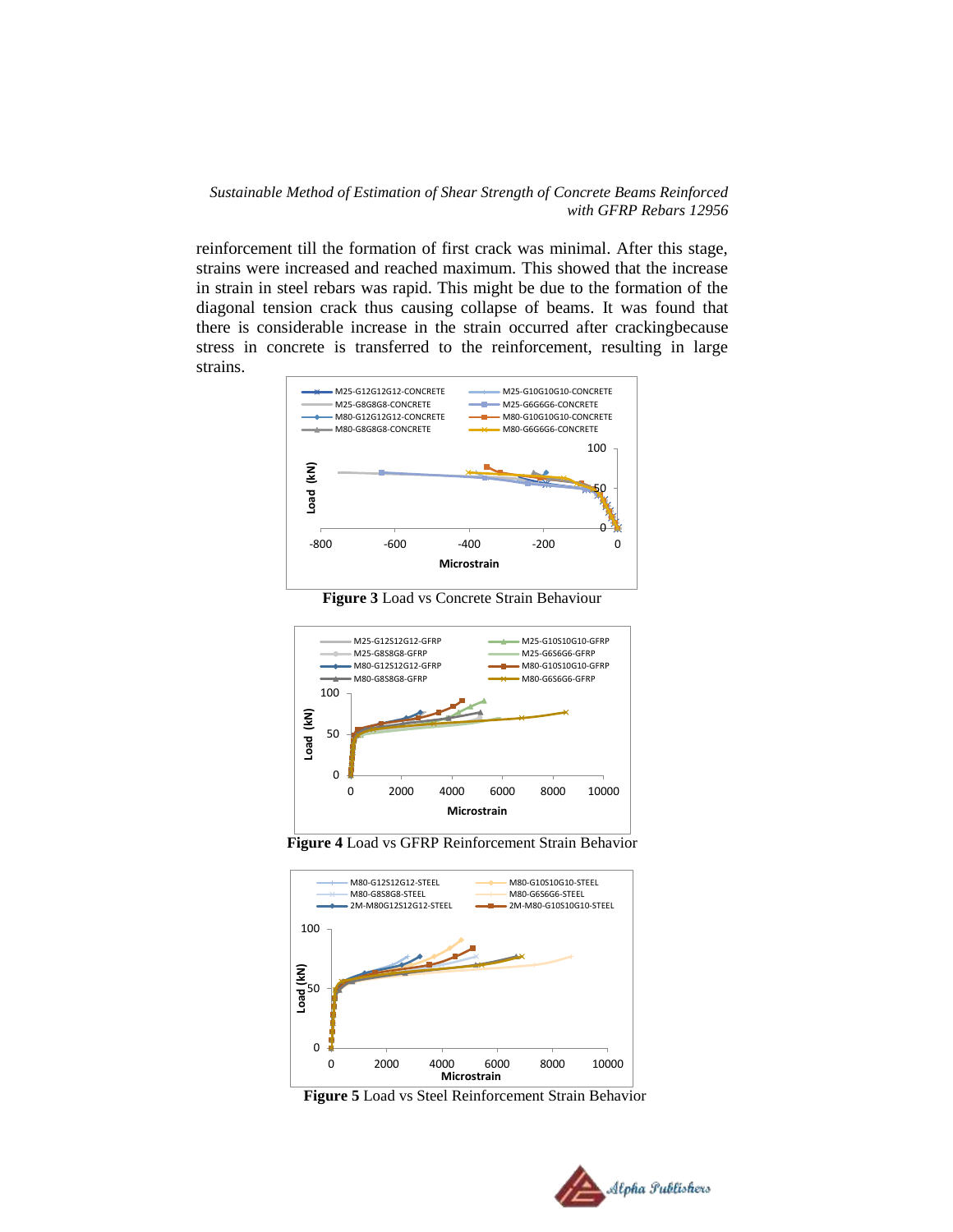## *4.5 Shear Capacity of RC Beams*

Shear capacity of reinforced concrete beams under consideration were calculated from the failure loads obtained from FEA ( $F_{\text{FEA}}$ ), for span 2m and 1.8m and were shown in Table 1(a) and Table 1(b) respectively.

Shear capacity was found to increase by upto 25% as compressive strength of concrete increased from 25 to 80 MPa and decreased by upto 5% as steel yield strength increased from 415 to 500 MPa.Shear strength variation was found to be minimal with respect to diameter of steel rebars but it decreased by upto 23 and 35% as percentage replacement by GFRP rebars increased from 67 to 100%.Shear strength decreased by upto 24% as ratio of shear span to depth increased from 2.56 to 2.93 ( for M25 grade concrete). The effect was seemed to be minimal for M80 grade concrete.

#### *4.6 Estimation of Shear Strength of RC Beams*

The currently available standards/equations for shear strength estimation were framed for beams reinforced with conventional steel rebars. Shear strength was found to be considerably lesser for GFRP reinforced beams compared to that of steel reinforced beams.ASCE-ACI426[19] and Deitz et al.[20] were referred for estimation of shear strength of beams under consideration. The results are provided in Table 1(a) and Table 1(b) respectively, for beam span 2m and 1.8m. ASCE-ACI426[19] equation for shear strength estimation yields unconservative results for beams reinforced with GFRP. Equation suggested by Deitz et al.[20] yields comparatively an acceptable estimate of shear strength of concrete beams reinforced with GFRP rebars without web reinforcement, (but only for beams with lesser  $f_{ck}$ )

#### **5 Conclusions**

Numerical investigation was carried over on the behaviour of simply supported concrete beams reinforced with longitudinal GFRP and conventional steel rebars when no shear reinforcement is provided. A total of fifty-six numerical models of concrete beams have been created and analysed using FEA software.

The following conclusions were arrived according to the results obtained from thecurrent numerical investigation. Simply supported RC beams provided with GFRP rebars behave in a bilinear manner upto and after cracking with reduced stiffness.Shear capacity of concrete beams reinforced with GFRP rebars was lesser than that of beams reinforced with steel rebars. Shear strength increases by upto 25% as concrete compressive strength increases from 25 to 80 MPa.The available standards and equations slightly overestimate the shear capacity of beams reinforced with GFRP rebars.

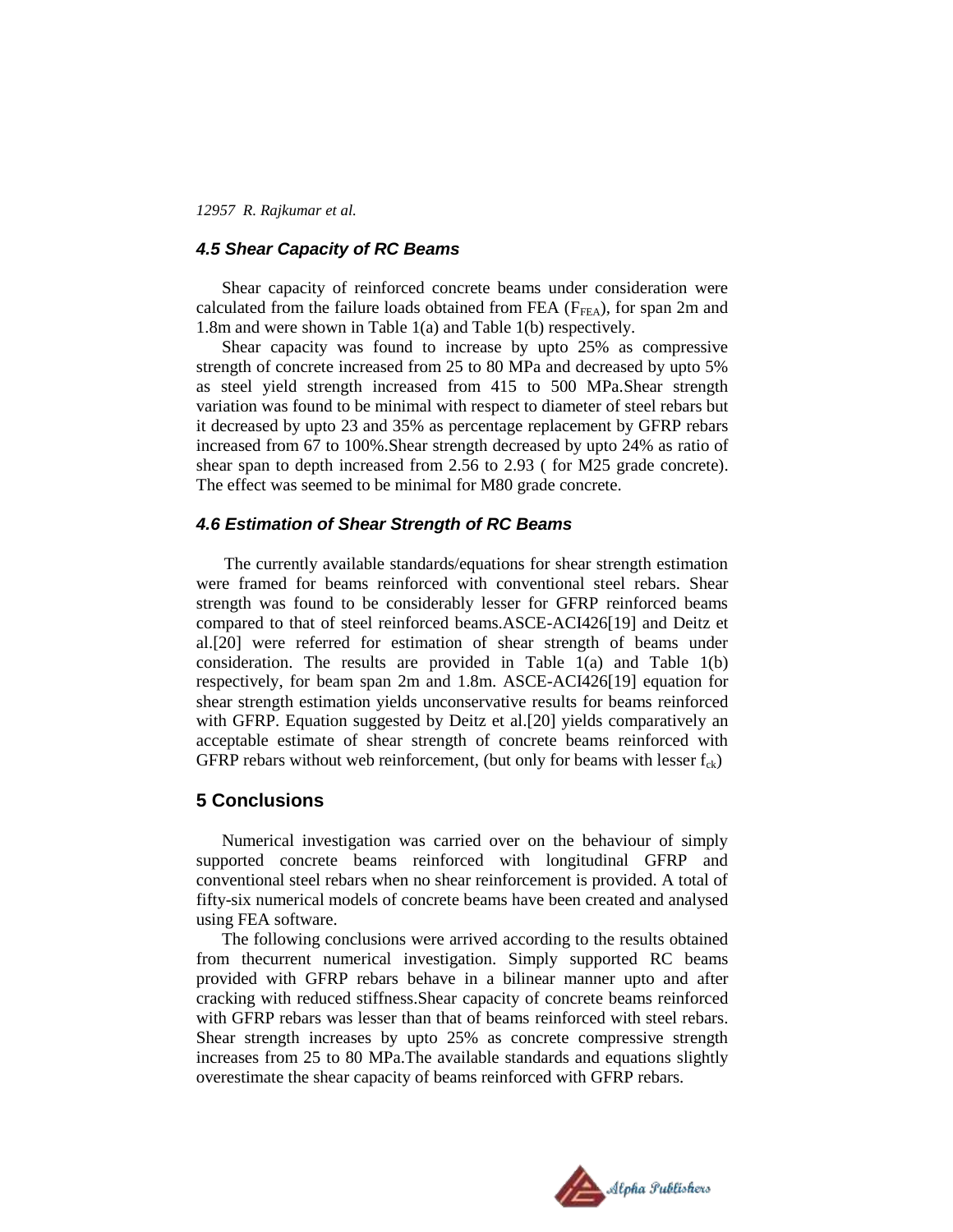## **References**

- [1] Joseph R. Yost, Shawn P. Gross, and David W. Dinehart: "Shear Strength of Normal Strength Concrete Beams Reinforced with Deformed GFRP bars", Journal of Composite for Construction, Vol.5, no.4, 2001.
- [2] Ali S. Shanour, Ahmed A.Mahmoudand Maher A. Adam "Experimental Investigation of Concrete Beams Reinforced With GFRP Bars", International Journal Of Civil Engineering and Technology (IJCIET), Vol. 5, no. 11, pp.154-164, 2014.
- [3] A.Hameed,Mohannad H, AL-Sherrawi, **"**Effectof steel fiber on the shear strength of a concrete beam". Civil Engineering Journal, Vol.4, no.7, 2018
- [4] Shawn P. Gross, Joseph Robert Yost, and David W. Dinehart, "Shear Strength of Normal and High Strength Concrete Beams Reinforced with GFRP Bars", High Performance materials in Bridges, 2014.
- [5] Monika Kaszubskaa,RenataKotyniaa, Joaquim A. O. Barrosb, "Influence of longitudinal GFRP reinforcement ratio on shear capacity of concrete beams without stirrups", Procedia Engineering, Vol. 193 , pp.361 – 368, 2017.
- [6] F.M. Wegian, H.A. Abdalla: "Shear Capacity of Concrete Beams Reinforced with Fiber Reinforced Polymers", Composite Structures, Vol. 71, pg.130-138, 2005.
- [7] Maher A. Adam, Mohamed Said, Ahmed A. Mahmoud, Ali S. Shanour "Analytical and experimental flexural behavior of concrete beams reinforced with glass fiber reinforced polymers bars", Construction and Building Materials, Vol. 84, pp. 354-366 , 2015.
- [8] Benmoktane, 0. Chaallalt and R. Masmoudi "Glass fibre reinforced plastic (GFRP) rebars for concrete structures", Construction and Building Materials, Vol. 9, pp.35-364 ,1995.
- [9] O. Chaallal "Fiber-reinforced plastic rebars for concrete applications", Composites Part B, Vol. 27B, pp. 245-252 ,1996.
- [10]S.H. Alsayed, Y.A. Al-Salloum, T.H. Almusallam, "Performance of glass fiber reinforced plastic bars as a reinforcing material for concrete structures", Composites: Part B 31, pp.555-567, 2000.
- [11] Mohamed Said, Maher A. Adam, Ahmed A. Mahmoud: "Experimental and Analytical Shear Evaluation of Concrete Beams Reinforced with Glass Fiber Reinforced Polymers Bars", Construction and Building Materials,volume 102, pg.574-591, 2016.
- [12] Michele Theriaule and BrahimBenmokrane "Effects of FRP reinforcement ratio and concrete strength on flexural behavior of concrete beams", Journal of composites For Construction, 1998.

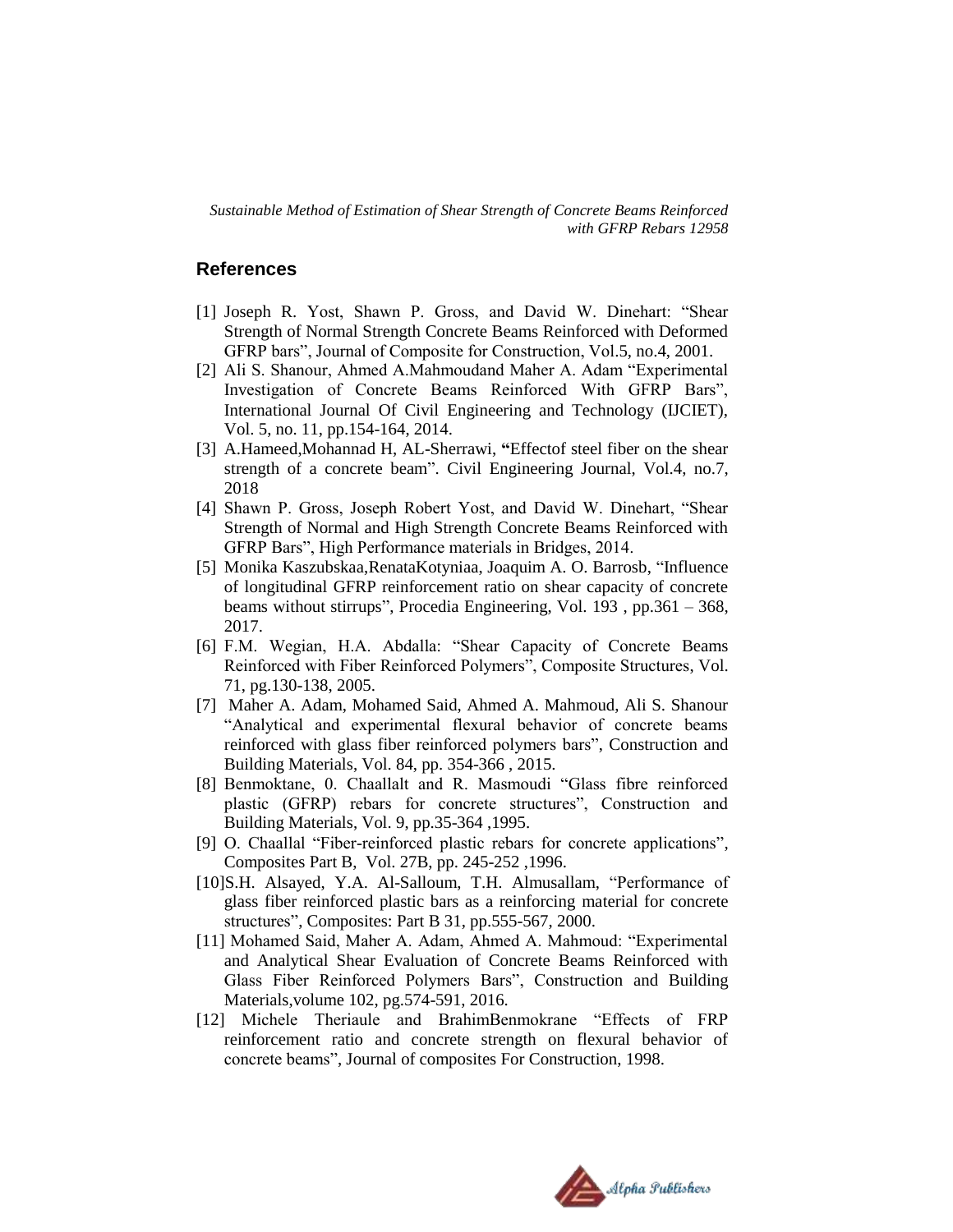- [13] H. Y. Leung, S. Kitipornchai, R. V. Balendran and A. Y. T. Leung, "Analytical Behaviour of Concrete Beams Reinforced with Steel Rebars And FRP Rods, Advances in Building Technology, Vol.1,
- [14] Francesco Micelli , Antonio Nanni , "Durability of FRP rods for concrete structures" Construction and Building Materials, Vol. 18, pp. 491–503, 2004
- [15] BiswarupSaikia, Phanindra Kumar, Job Thomas, K.S. Nanjunda Rao, Ananth Ramaswamy, "Strength and serviceability performance of beams reinforced with GFRP bars in flexure", Construction and Building Materials, Vol. 21, pp.1709–1719, 2007.
- [16]C. Barris a, Ll. Torres, A. Turon , M. Baena , A. Catalan. "An experimental study of the flexural behaviour of GFRP RC beams and comparison with prediction models", Composite Structures, Vol. 91 pp.286–295, 2009.
- [17] Wenjun Qu, Xiaoliang Zhang and Haiqun Huang, "Flexural Behavior of Concrete Beams Reinforced with Hybrid(GFRP and Steel) Bars", journal of composites for construction, 2009.
- [18]AvailableOnline:http://research.me.udel.edu/~lwang/teaching/MEx81/an [sys56manual.pdf](http://research.me.udel.edu/~lwang/teaching/MEx81/an%20%20%20sys56manual.pdf)
- [19]ASCE-ACI Committee 426: Suggested revisions to shear provisions for building codes, ACI Journal, Vol. 75, no. 9, pp 458-469,2006.
- [20]Deitz DH, Harik IE, Gesund H., "One way slabs reinforced with glass fiber reinforced polymer reinforcing bars", IEEE ACI 4th Intl. Symposium.Detroit ACI,1999.

## **Biographies**



**R.Rajkumar** is currently working as an Assistant Professor in Department of Civil Engineering, SRM Institute of Science and Technology, Kattankulathur, Tamilnadu, India. He completed B.E in Civil Engineering from Arulmigu Kalasalingam College of Engineering,Tamilnadu, India. He obtained M. Tech in Structural Engineering from Karunya University, Coimbatore, Tamilnadu, India. His Ph.D. work is related to investigation on concrete reinforced with Glass Fiber-Reinforced Polymer rebar.He has published few journal and conference papers.